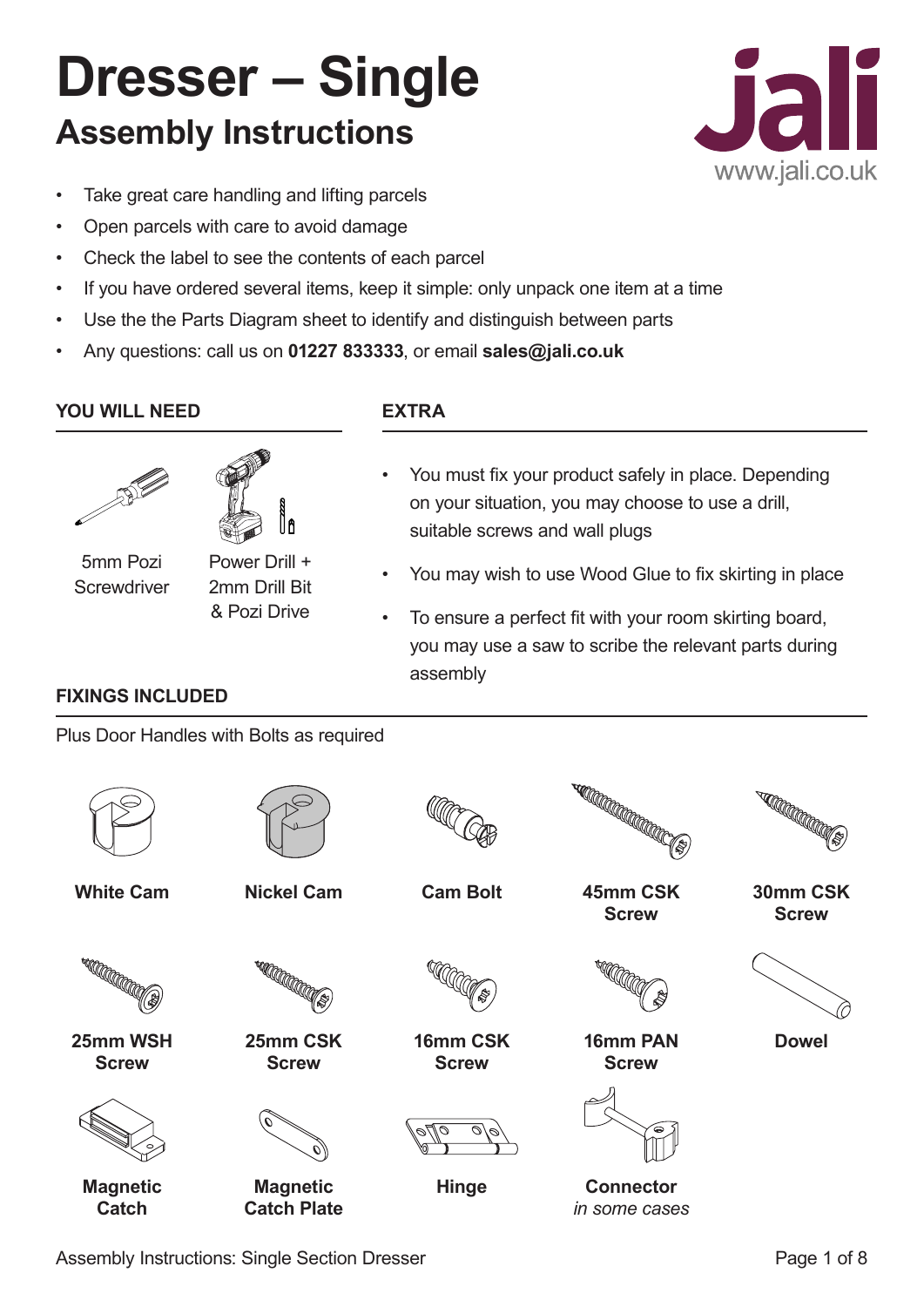

1. Screw in the Cam Bolt, up to the shoulder, into the 5mm hole in one part.



2. Push the Cam, facing outwards, into the corresponding hole on the other part.



3. Push the two parts together, so that the Cam Bolts disappear into the middle of the Cams.

4. Insert a 5mm Pozi screwdriver – tilt back at a slight angle – and rotate CW to lock the Cam.

### **SEE HOW IT COMES TOGETHER**

There is a lower (cupboard) section and an upper (shelving) section. Your design may be different to this example, but don't worry; it will become clearer as we work through.

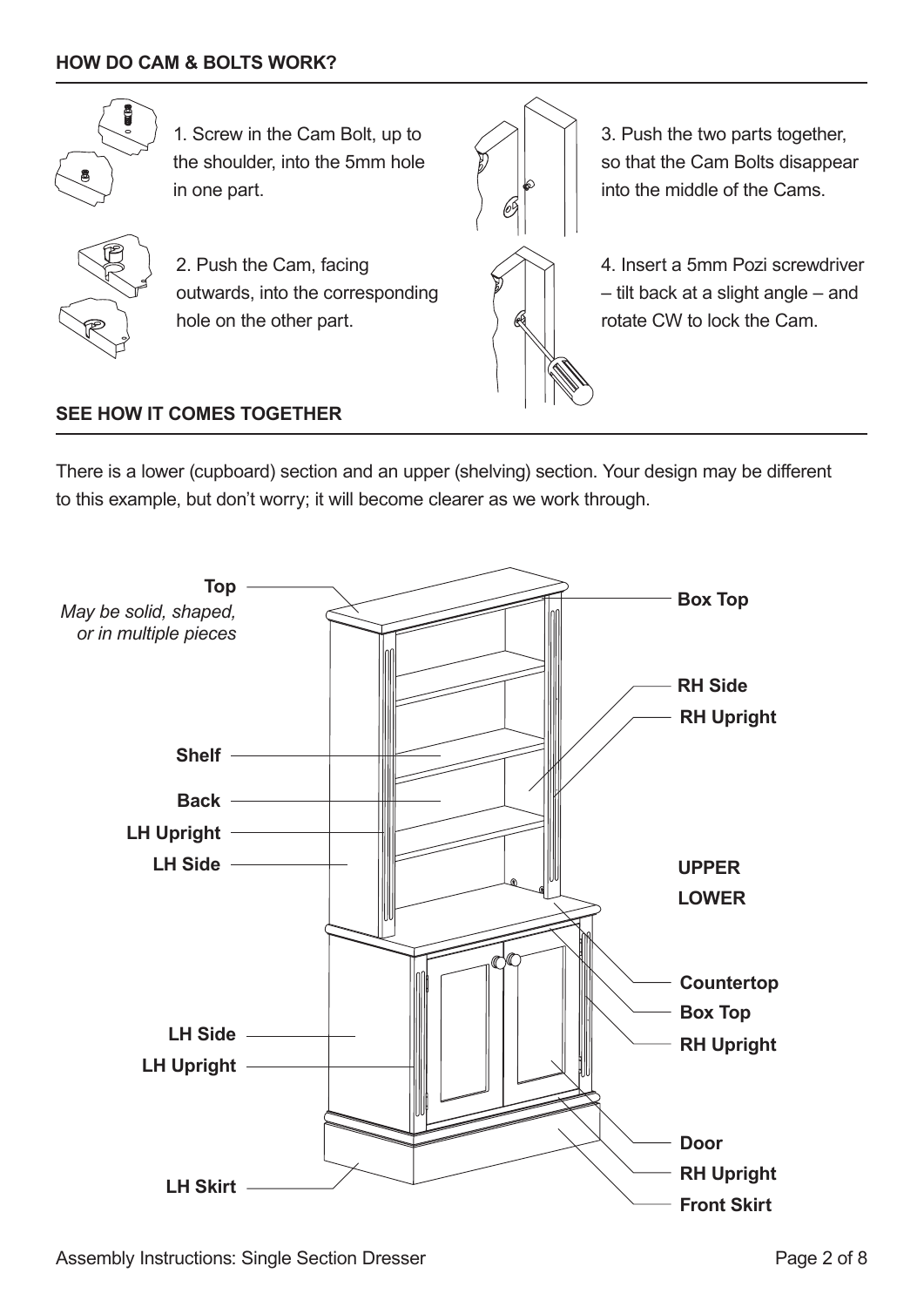#### **PLACE FIXINGS**

We'll start with the lower section. You can use the following instructions to prepare the upper section too (with minor adaptations), but to keep things simple, come back to this later.

1. Place Nickel Cams in the left hand (LH) and right hand (RH) Sides, as they will be visible. Ensure they are facing outwards. Using a screwdriver, or power tool on a low setting, screw the Cam Bolts into the available 5mm holes. Unlike the 6mm holes, these 5mm holes do not go all the way through.



3. On taller units, one or more of the outer Shelves may have a cam hole. Place Nickel Cams in these.

4. For all the Uprights, fit Cam Bolts to all 5mm holes. There is also a 6mm hole – leave this for now. **RH Upright**



**Nickel Cam Cam Bolt**

Þ

క్స

**LH Side**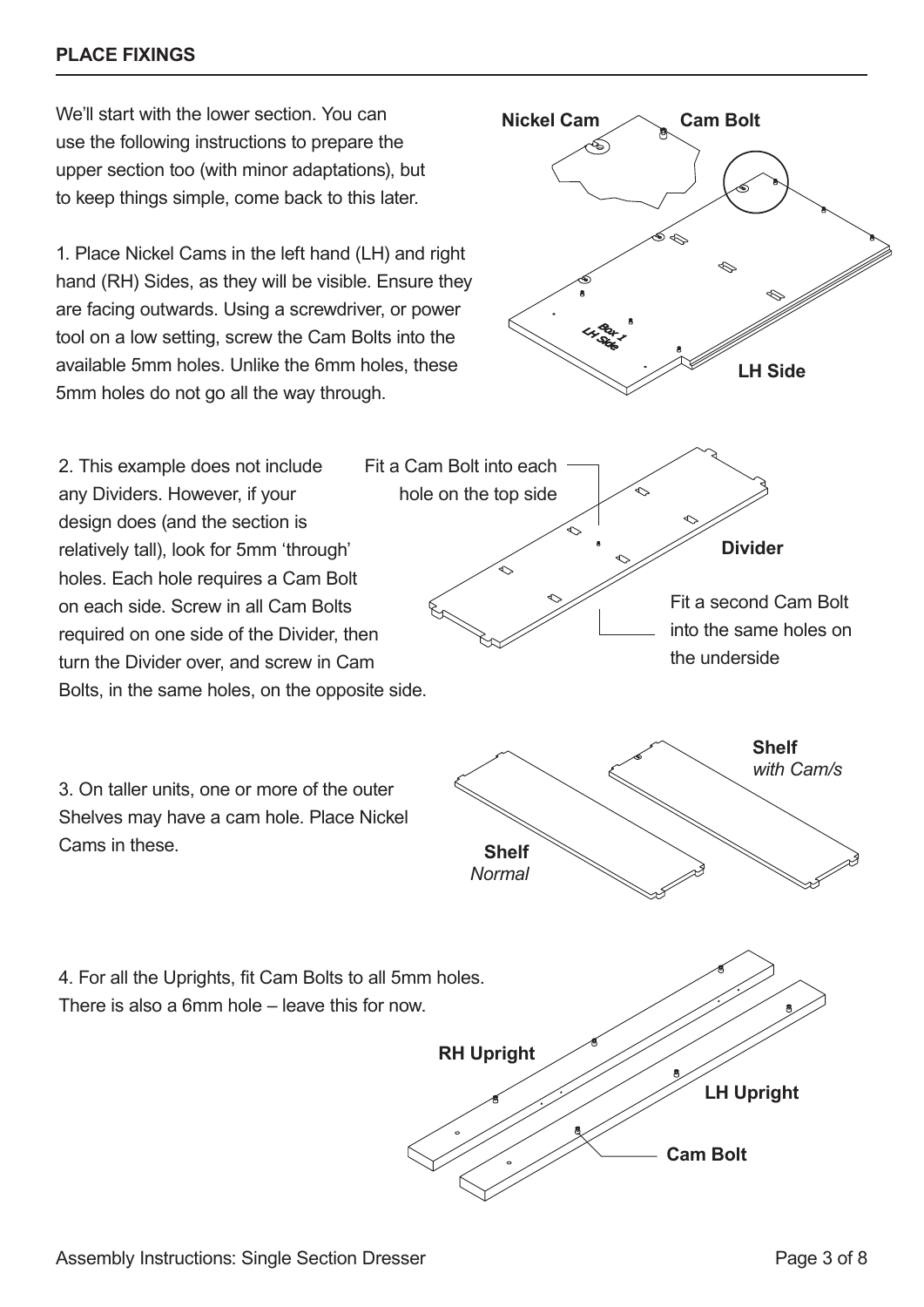5. Place White Cams in the Box Base, Box Top and Valance cam holes. Depending on your design, the Valance strip could be taller than this example. Screw Cam Bolts into the 5mm holes along the Box Base front edge. Leave the 6mm Box Top holes for now.



#### **LOWER SECTION ASSEMBLY**

#### **Note about Dividers**

If the box has **more than one Divider**, start by placing all the necessary shelves between the Dividers. Wherever (if) the Divider features a central Cam Bolt, place one of the Shelves with cams. After locating the other normal Shelves, lock these Shelf cams into place to hold the structure together.

If the box has **just one Divider**, the Box Top and Box Base can now be attached either end of the Divider, before fixing with 45mm CSK Screws; pilot drill these holes first to avoid splitting the wood.

6. Locate the Box Base, Box Top and any Shelves between the RH Side and LH Side. Lock the cams in the Box Top and Box Base, and any shelves with cams. The Box Top and Box Base engravings should be toward the floor, with cams facing outwards (to ensure they are not visible). See Page 2 for help with cams.

7. Align the Valance White Cams with the Box Base Cam Bolts, then lock each cam securely in place.

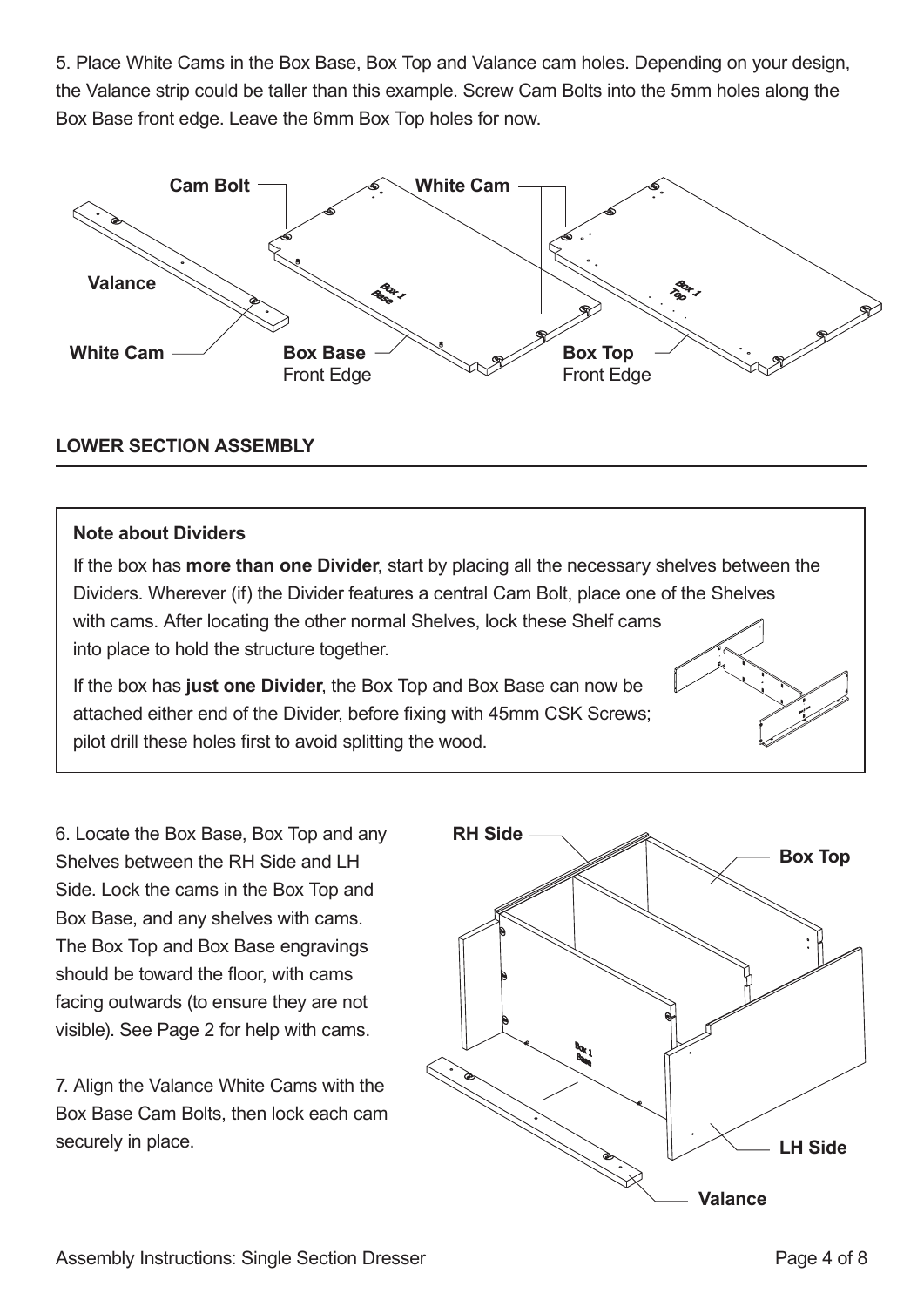8. Place the Box Back onto the assembly with the engraving upwards and towards the Box Top as shown. Slide the Box Back over until the top edge aligns perfectly with the Box Top. Fix this top edge with the 25mm WSH Screws. Then fix down one side, accurately realigning the edge to the Side as you go. This should force the box square. Once all sides are fixed in place, continue to screw through the remaining 3mm holes with 25mm WSH Screws to help secure the Shelves.



10. Locate the Countertop to the Box Tops using Dowels. It can be glued into place, screwed into place with 45mm CSK Screws from beneath, or left as is. For exceptionally wide units the Countertop and Skirting may be supplied in several lengths. Fit Cam Bolts into the 5mm holes on the Countertop.

11. Skirting may be fitted now, or you may prefer to do this step last. Fit Dowels into the Front Skirt holes, and push home the Front Skirt into the holes on the Uprights and Valances. This can be glued into place, or left as is.



9. Carefully stand the Box up. Fit the uprights to the Sides by aligning the cams and locking them into place. Ensure the hinge holes face inwards.



Assembly Instructions: Single Section Dresser **Page 1 and Assembly Instructions:** Single Section Dresser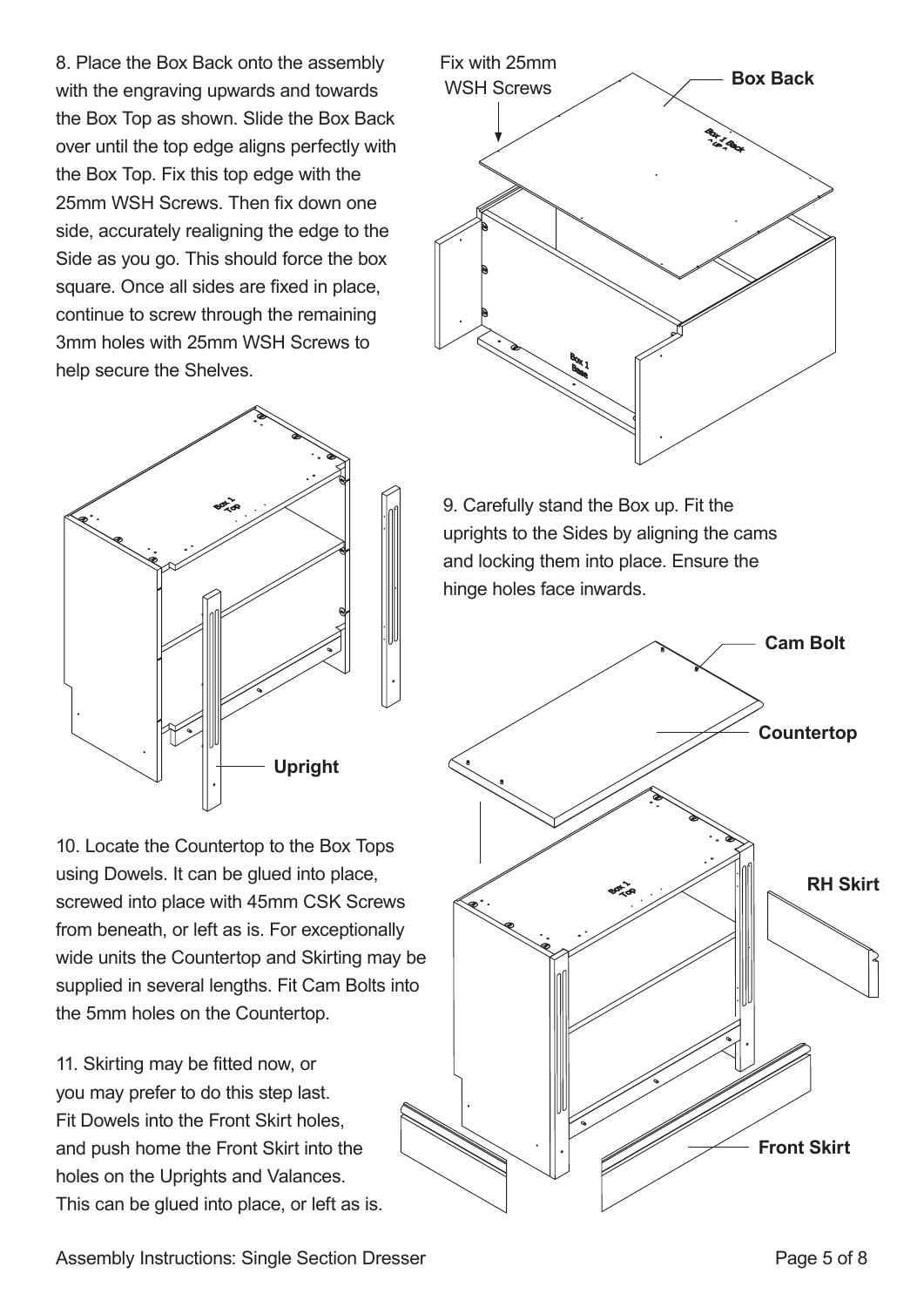Depending on your design, you may have LH and/or RH Skirts. If you wish, you can scribe these Skirts to match your room skirting. When placing the LH & RH Skirts, ensure that the mitre matches neatly with the Front Skirt. They can be either glued in place, or screwed from the inside using 30mm CSK Screws.

#### **DOORS**

12. Fit Magnetic Catches beneath Box Tops with 16mm PAN Screws.

13. Fix Handles to the Doors using the Bolts provided.

14. Fit Magnetic Catch Plates with 16mm CSK Screws.

15. Fix Doors in place with Hinges and 25mm CSK Screws. Ensure the butt of the hinge clears the edge of the door, so the doors are positioned correctly.



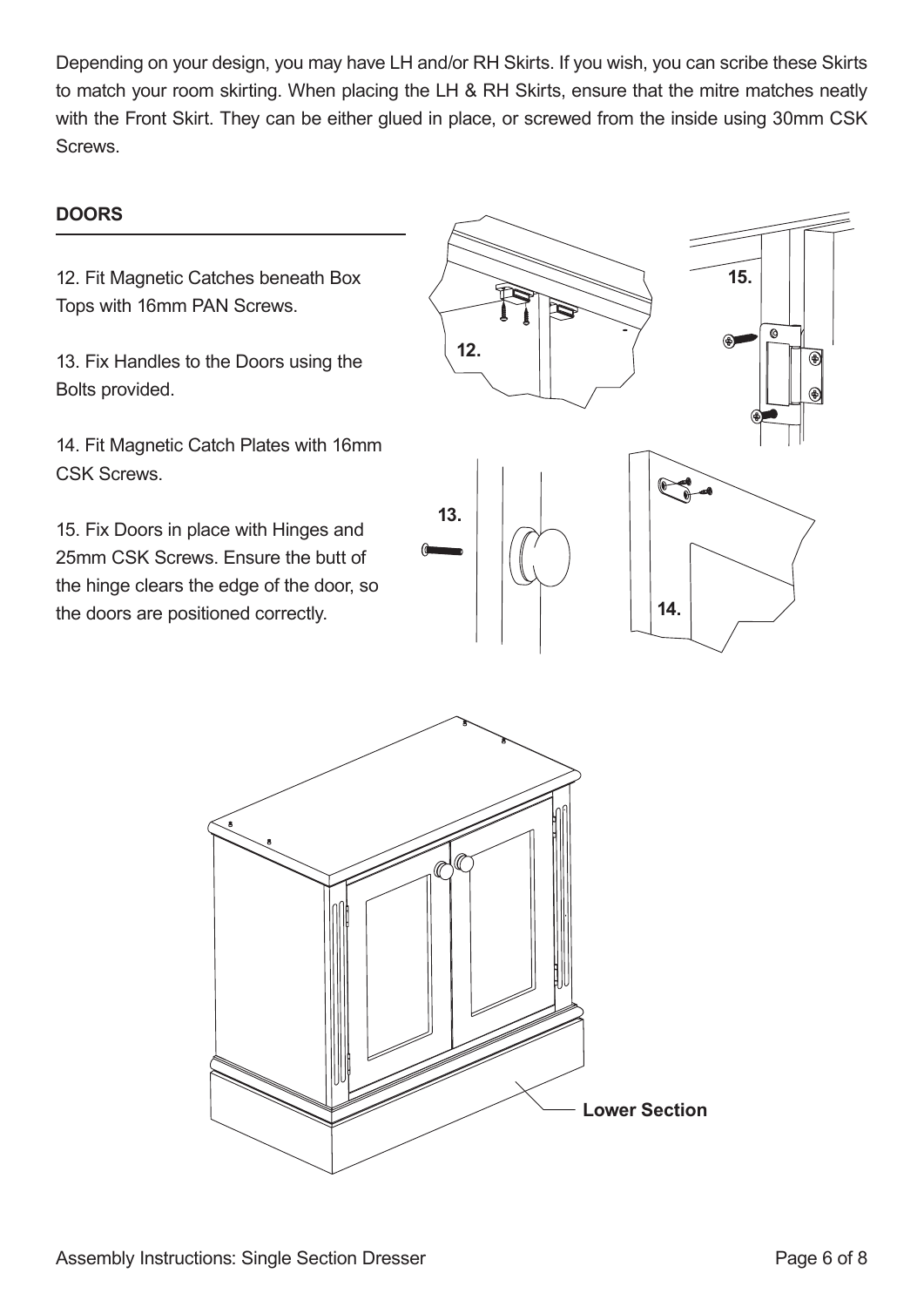

#### **FINAL ASSEMBLY**

17. The upper section fits onto the Countertop by aligning and locking the Side cams with the Countertop Cam Bolts.

18. Attach the upper Uprights as before.

**As with all Jali products, you must take responsibility for the safety of your furniture. Any tall unit presents a hazard, especially in the presence of children and pets. Attach the upper section to the wall by whatever means necessary to mitigate any risk.**